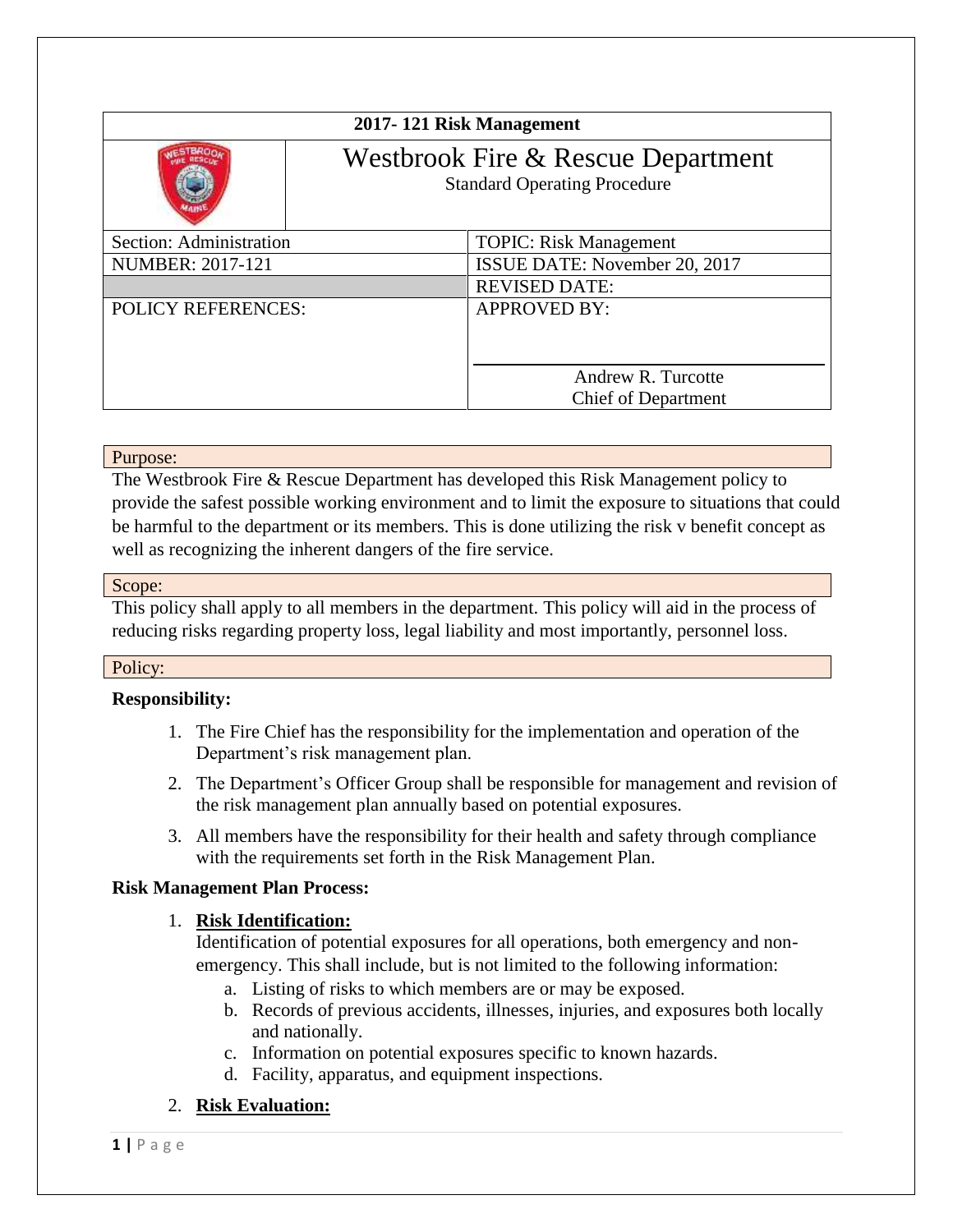Evaluate the list of exposures using the following criteria:

- a. Frequency of occurrence.
- b. Severity and impact of occurrence

### 3. **Prioritization**:

Risks are prioritized based on the findings of the risk evaluation. Risks with low or high frequencies and high severity shall be considered high priority and require immediate action. Special attention should be given to low frequency, high severity risks. Training, hazard identification, and sound decision making are critical for successful mitigation of low frequency, high severity risks.

### 4. **Risk Control measures:**

### a. **Avoiding Risk:**

Avoiding the activity creating risk. This is the ideal method of risk management, but is frequently impractical in the emergency services. It can be employed in certain cases.

*Example:*

Risk: Needle stick from recapping needles Avoidance: Activity avoided by use of sharps containers

### b. **Controlling Risk:**

Using control measures to reduce the likelihood of occurrence and severity. Such control measures include; administrative controls (SOPs, etc.), engineering controls (apparatus safety features, etc.), and personal protective equipment (SCBA, etc.).

*Example:*

Risk: Smoke inhalation Control: Using SCBA for IDLH atmospheres according to SOPs

### c. **Transferring Risk:**

Transferring the risk to someone else. The most common method of transferring risk (financial) is through insurance. Transferring risk in emergency operations is not always practical, but can be done in certain situations.

#### *Example:*

Risk: Exposure to hazardous materials during cleanup Transfer: Using independent contractors for cleanup

# 5. **Monitoring the Risk Management Program:**

The Department's Officer Group shall, periodically evaluate (at least annually) the Risk Management Plan for effectiveness. New risks will be identified and methods of managing those risks shall be developed and implemented.